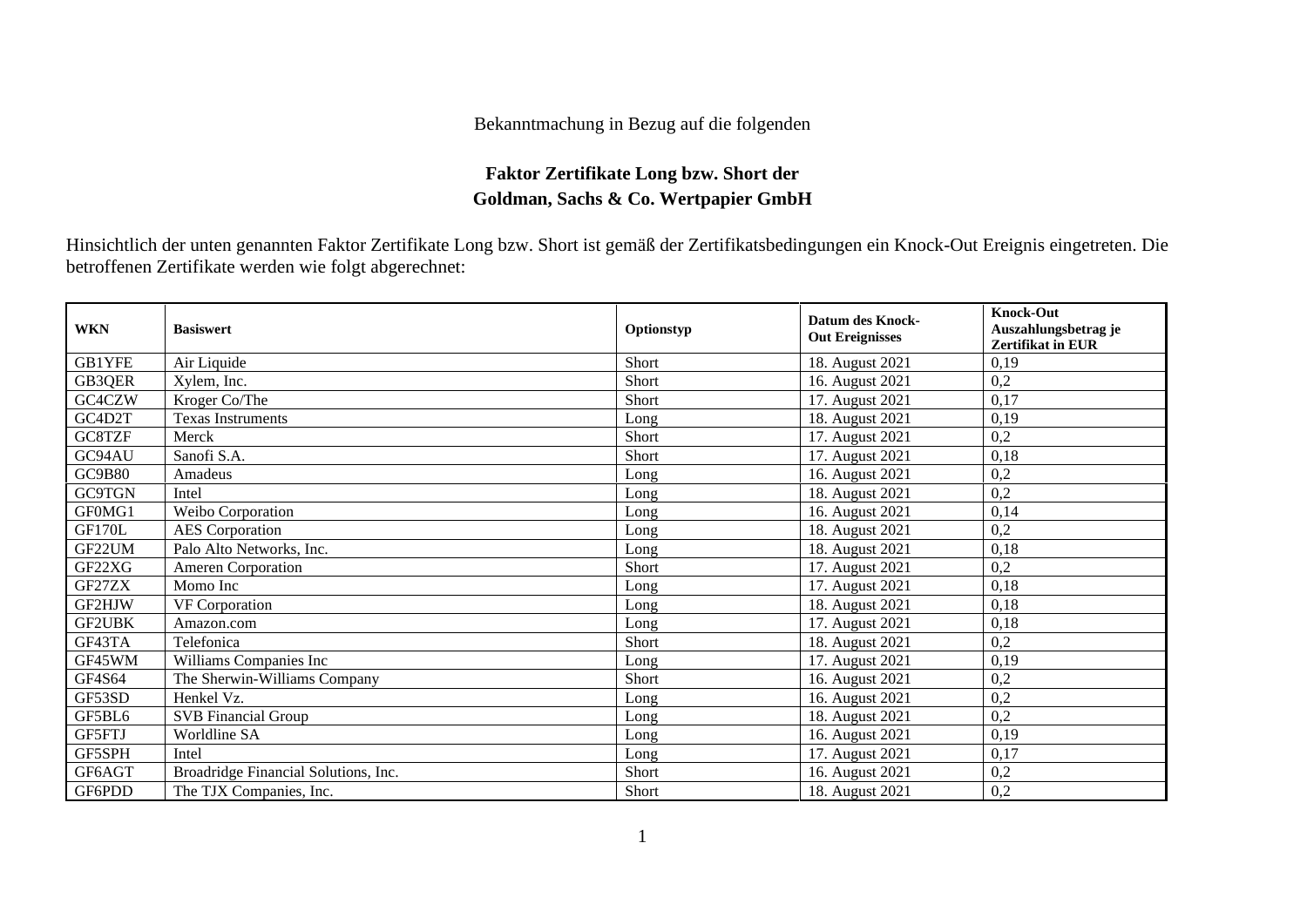| <b>WKN</b>    | <b>Basiswert</b>                                    | Optionstyp | <b>Datum des Knock-</b><br><b>Out Ereignisses</b> | <b>Knock-Out</b><br>Auszahlungsbetrag je<br>Zertifikat in EUR |
|---------------|-----------------------------------------------------|------------|---------------------------------------------------|---------------------------------------------------------------|
| GF6RSD        | VeriSign, Inc.                                      | Long       | 18. August 2021                                   | 0,19                                                          |
| GF72Z5        | Palladium                                           | Long       | 17. August 2021                                   | 0,18                                                          |
| GF77TD        | Fuchs Petrolub SE                                   | Short      | 17. August 2021                                   | 0,18                                                          |
| <b>GF7DNK</b> | News Corporation                                    | Long       | 18. August 2021                                   | 0.18                                                          |
| GF7K5H        | Michelin                                            | Short      | 16. August 2021                                   | 0,2                                                           |
| GF7QJ1        | <b>Quest Diagnostics</b>                            | Short      | 16. August 2021                                   | 0.17                                                          |
| GF7QQ0        | Porsche                                             | Long       | 17. August 2021                                   | $\overline{0,2}$                                              |
| GF7QTS        | $K+SAG$                                             | Long       | 17. August 2021                                   | 0,15                                                          |
| GF7VPD        | L3Harris Technologies, Inc.                         | Short      | 16. August 2021                                   | 0,19                                                          |
| GF7WF5        | PTC THERAPEUTICS, INC.                              | Long       | 18. August 2021                                   | 0,2                                                           |
| GF7YJL        | Costco                                              | Short      | 16. August 2021                                   | 0,2                                                           |
| GF8DM4        | RWE St.                                             | Short      | 16. August 2021                                   | 0,2                                                           |
| GF8JN6        | Schneider Electric                                  | Short      | 18. August 2021                                   | 0,2                                                           |
| GF8M1F        | Exxon Mobil                                         | Long       | 16. August 2021                                   | 0,18                                                          |
| GF8NJY        | General Motors Co                                   | Long       | 17. August 2021                                   | 0,19                                                          |
| GF8TYR        | Parker-Hannifin Corporation                         | Long       | 18. August 2021                                   | 0,2                                                           |
| <b>GF8U98</b> | FIRST FINANCIAL BANKSHARES, INC.                    | Long       | 18. August 2021                                   | 0,2                                                           |
| GF8VK1        | Lonza Group                                         | Short      | 18. August 2021                                   | 0,19                                                          |
| GF8VRY        | Engie                                               | Short      | 16. August 2021                                   | 0,19                                                          |
| GF8XXG        | Safran                                              | Long       | 17. August 2021                                   | 0,18                                                          |
| GF8XY7        | Tractor Supply Company                              | Short      | 16. August 2021                                   | 0,18                                                          |
| GF8YMX        | Hannover Rück                                       | Short      | 18. August 2021                                   | $\overline{0.2}$                                              |
| GF8YND        | Hochtief                                            | Short      | 18. August 2021                                   | 0,19                                                          |
| GF8YQ3        | LHC GROUP, INC.                                     | Long       | 17. August 2021                                   | 0,19                                                          |
| GF8YTJ        | <b>International Consolidated Airlines Group SA</b> | Long       | 17. August 2021                                   | 0,2                                                           |
| GF912A        | <b>BMW</b>                                          | Long       | 17. August 2021                                   | 0,19                                                          |
| GF936K        | PROTO LABS, INC                                     | Long       | 18. August 2021                                   | 0,2                                                           |
| GF93CB        | CF Industries Holdings, Inc.                        | Long       | 17. August 2021                                   | 0,16                                                          |
| GF93MK        | <b>Agilent Technologies</b>                         | Short      | 16. August 2021                                   | 0,17                                                          |
| GF96H0        | Alibaba Group Holding Limited ADR (New York)        | Long       | 18. August 2021                                   | 0,19                                                          |
| GF96MJ        | Fox Factory Holding Corp.                           | Long       | 17. August 2021                                   | $\overline{0,2}$                                              |
| GF96U7        | Euronext                                            | Short      | 17. August 2021                                   | 0,17                                                          |
| GF98HC        | Broadridge Financial Solutions, Inc.                | Short      | 16. August 2021                                   | 0,19                                                          |
| <b>GF99R7</b> | <b>Uniper SE</b>                                    | Short      | 18. August 2021                                   | 0,2                                                           |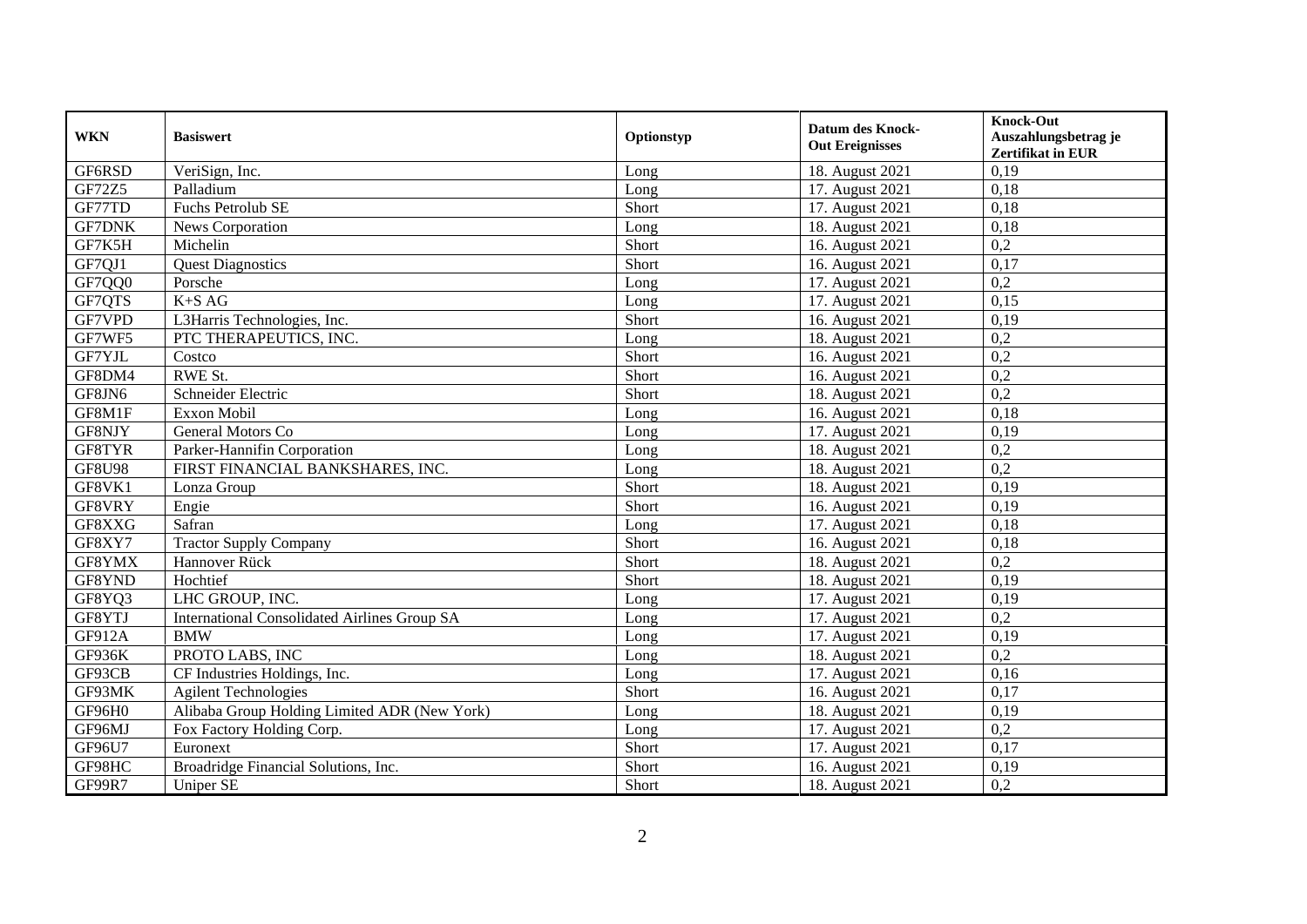| <b>WKN</b>                       | <b>Basiswert</b>                     | Optionstyp | <b>Datum des Knock-</b><br><b>Out Ereignisses</b> | <b>Knock-Out</b><br>Auszahlungsbetrag je<br>Zertifikat in EUR |
|----------------------------------|--------------------------------------|------------|---------------------------------------------------|---------------------------------------------------------------|
| GF9A1Z                           | Edison International                 | Short      | 18. August 2021                                   | 0,2                                                           |
| GF9J4T                           | Roche Holding                        | Short      | 17. August 2021                                   | 0,19                                                          |
| GF9J8R                           | <b>VERBUND AG</b>                    | Short      | 18. August 2021                                   | 0.15                                                          |
| GH05DH                           | <b>RWE St.</b>                       | Short      | 18. August 2021                                   | 0,19                                                          |
| <b>GH0KXL</b>                    | Alaska Air Group, Inc.               | Long       | 17. August 2021                                   | 0.17                                                          |
| GH0KZ2                           | Stitch Fix Inc.                      | Long       | 17. August 2021                                   | 0,2                                                           |
| <b>GH0QRF</b>                    | Hess Corp.                           | Long       | 16. August 2021                                   | 0.15                                                          |
| <b>GH0YMC</b>                    | Wacker Chemie                        | Short      | 16. August 2021                                   | 0,2                                                           |
| GH10VG                           | <b>Wacker Chemie</b>                 | Short      | 18. August 2021                                   | 0,16                                                          |
| <b>GH1GKL</b>                    | Commerzbank                          | Long       | 17. August 2021                                   | 0,19                                                          |
| GH25RC                           | Amazon.com                           | Long       | 17. August 2021                                   | 0,17                                                          |
| GH25ZK                           | Daimler                              | Long       | 18. August 2021                                   | 0,17                                                          |
| <b>GH296S</b>                    | Amazon.com                           | Long       | 17. August 2021                                   | 0,19                                                          |
| GH29EU                           | Daimler                              | Long       | 17. August 2021                                   | 0,19                                                          |
| GH2C2X                           | Dow Jones Industrial Average Index   | Short      | 16. August 2021                                   | 0,19                                                          |
| GH <sub>2</sub> C <sub>6</sub> J | Apple                                | Short      | 16. August 2021                                   | 0,19                                                          |
| GH30YE                           | Baidu, Inc.                          | Long       | 16. August 2021                                   | 0,2                                                           |
| <b>GH310X</b>                    | FRESHPET, INC.                       | Long       | 18. August 2021                                   | 0,17                                                          |
| <b>GH311R</b>                    | <b>IRHYTHM TECHNOLOGIES INC</b>      | Long       | 16. August 2021                                   | 0,2                                                           |
| GH3130                           | Sunrun                               | Long       | 18. August 2021                                   | 0,17                                                          |
| GH3APQ                           | Linde                                | Short      | 16. August 2021                                   | 0,19                                                          |
| GH3CY2                           | Tripadvisor Inc.                     | Long       | 16. August 2021                                   | 0,19                                                          |
| GH3N3S                           | Lufthansa                            | Long       | 16. August 2021                                   | 0.18                                                          |
| GH3N4N                           | TRUPANION, INC.                      | Long       | 17. August 2021                                   | 0,18                                                          |
| GH3N51                           | Okta, Inc. - Class A                 | Long       | 18. August 2021                                   | 0,2                                                           |
| GH3SH7                           | Cabot Oil & Gas                      | Long       | 16. August 2021                                   | 0.18                                                          |
| GH3SH8                           | PROTO LABS, INC                      | Long       | 18. August 2021                                   | 0,18                                                          |
| <b>GH3V08</b>                    | Porsche                              | Long       | 18. August 2021                                   | 0,15                                                          |
| GH3ZHV                           | Amazon.com                           | Long       | 18. August 2021                                   | 0,17                                                          |
| GH3ZJN                           | Sixt                                 | Long       | 16. August 2021                                   | 0,13                                                          |
| GH42BV                           | <b>APPIAN CORPORATION</b>            | Long       | 16. August 2021                                   | 0,2                                                           |
| GH44W2                           | Ocado Group PLC                      | Short      | 18. August 2021                                   | 0,16                                                          |
| <b>GH47D3</b>                    | <b>Intercontinental Hotels Group</b> | Long       | 17. August 2021                                   | 0,17                                                          |
| GH47LN                           | NetEase Inc ADR                      | Long       | 16. August 2021                                   | 0,18                                                          |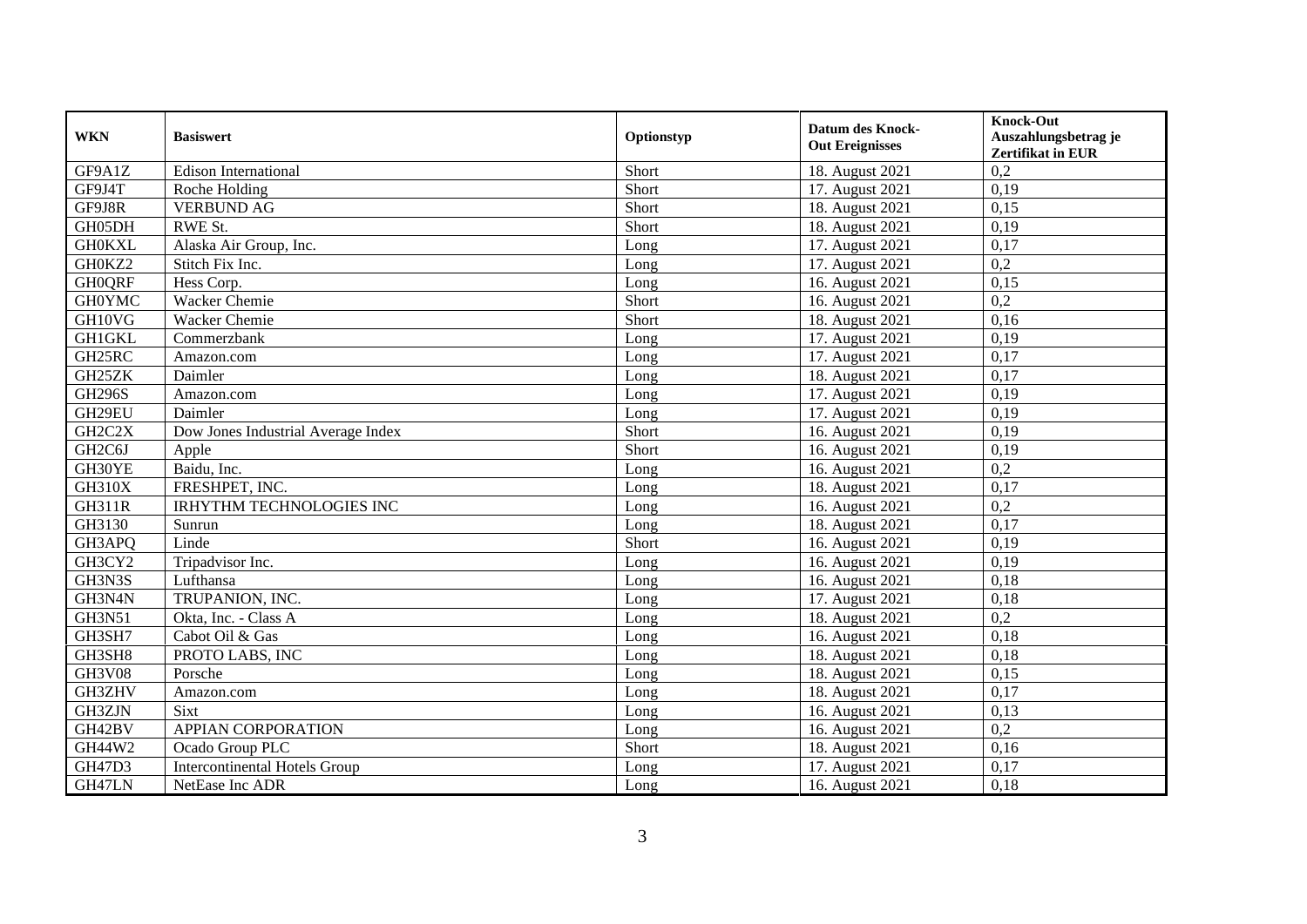| <b>WKN</b>    | <b>Basiswert</b>                                    | Optionstyp | <b>Datum des Knock-</b><br><b>Out Ereignisses</b> | <b>Knock-Out</b><br>Auszahlungsbetrag je<br>Zertifikat in EUR |
|---------------|-----------------------------------------------------|------------|---------------------------------------------------|---------------------------------------------------------------|
| GH4CQC        | Lithia Motors Inc                                   | Long       | 17. August 2021                                   | 0.18                                                          |
| GH4QQ8        | Light, Sweet Crude Oil Future                       | Long       | 18. August 2021                                   | 0,16                                                          |
| GH4QV6        | Light, Sweet Crude Oil Future                       | Long       | 18. August 2021                                   | 0,15                                                          |
| GH4QWM        | <b>Cotton Future</b>                                | Short      | 16. August 2021                                   | 0,2                                                           |
| GH4SZG        | Fuchs Petrolub SE                                   | Long       | 18. August 2021                                   | 0.19                                                          |
| GH4SZY        | eBay                                                | Short      | 16. August 2021                                   | 0,14                                                          |
| GH4W2H        | Match Group, Inc.                                   | Long       | 17. August 2021                                   | 0,17                                                          |
| GH4YJ8        | Lufthansa                                           | Long       | 16. August 2021                                   | 0,18                                                          |
| GH4YLC        | <b>SMA Solar Technology</b>                         | Long       | 16. August 2021                                   | 0,2                                                           |
| GH4YP0        | NIO Inc                                             | Long       | 17. August 2021                                   | 0,18                                                          |
| <b>GH561M</b> | Pinduoduo Inc. - ADR                                | Long       | 17. August 2021                                   | 0,18                                                          |
| GH5CU6        | <b>Hypoport AG</b>                                  | Short      | 18. August 2021                                   | 0,14                                                          |
| GH5CXH        | Hess Corp.                                          | Long       | 18. August 2021                                   | 0,18                                                          |
| GH5CY9        | <b>Deutsche Post</b>                                | Short      | 18. August 2021                                   | 0,18                                                          |
| GH5R3Z        | Match Group, Inc.                                   | Long       | 16. August 2021                                   | 0,16                                                          |
| <b>GH5U13</b> | Alibaba Group Holding Limited ADR (New York)        | Long       | 16. August 2021                                   | 0,18                                                          |
| GH5WNF        | BioNTech SE - ADR                                   | Long       | 16. August 2021                                   | 0,07                                                          |
| GH5WPT        | NIO Inc                                             | Long       | 16. August 2021                                   | 0,1                                                           |
| GH61LN        | Tesla Inc                                           | Long       | 17. August 2021                                   | 0,16                                                          |
| GH61P5        | $NIO$ Inc                                           | Long       | 17. August 2021                                   | 0,18                                                          |
| GH64MY        | Alibaba Group Holding Limited ADR (New York)        | Long       | 16. August 2021                                   | $\overline{0,2}$                                              |
| GH64RQ        | Palladium                                           | Long       | 17. August 2021                                   | 0,16                                                          |
| GH6789        | Charter Communications, Inc.                        | Short      | 16. August 2021                                   | 0,18                                                          |
| GH67AL        | <b>International Consolidated Airlines Group SA</b> | Long       | 17. August 2021                                   | 0,15                                                          |
| GH67CG        | Aeroports de Paris SA                               | Long       | 17. August 2021                                   | 0,18                                                          |
| GH67CT        | Diamondback Energy Inc                              | Long       | 16. August 2021                                   | 0,19                                                          |
| GH6B35        | Euronext                                            | Short      | 17. August 2021                                   | 0,19                                                          |
| GH6B5N        | Tripadvisor Inc.                                    | Long       | 16. August 2021                                   | 0,19                                                          |
| GH6PV7        | Lufthansa                                           | Long       | 16. August 2021                                   | 0,18                                                          |
| GH6PVT        | Merck                                               | Short      | 16. August 2021                                   | 0,18                                                          |
| GH6PVY        | Lufthansa                                           | Long       | 17. August 2021                                   | 0,19                                                          |
| GH6XUW        | Occidental Petroleum                                | Long       | 17. August 2021                                   | 0,16                                                          |
| GH6XUZ        | JD.com Inc                                          | Long       | 16. August 2021                                   | 0,17                                                          |
| GH6XVC        | DIGITAL TURBINE, INC.                               | Long       | 16. August 2021                                   | 0,19                                                          |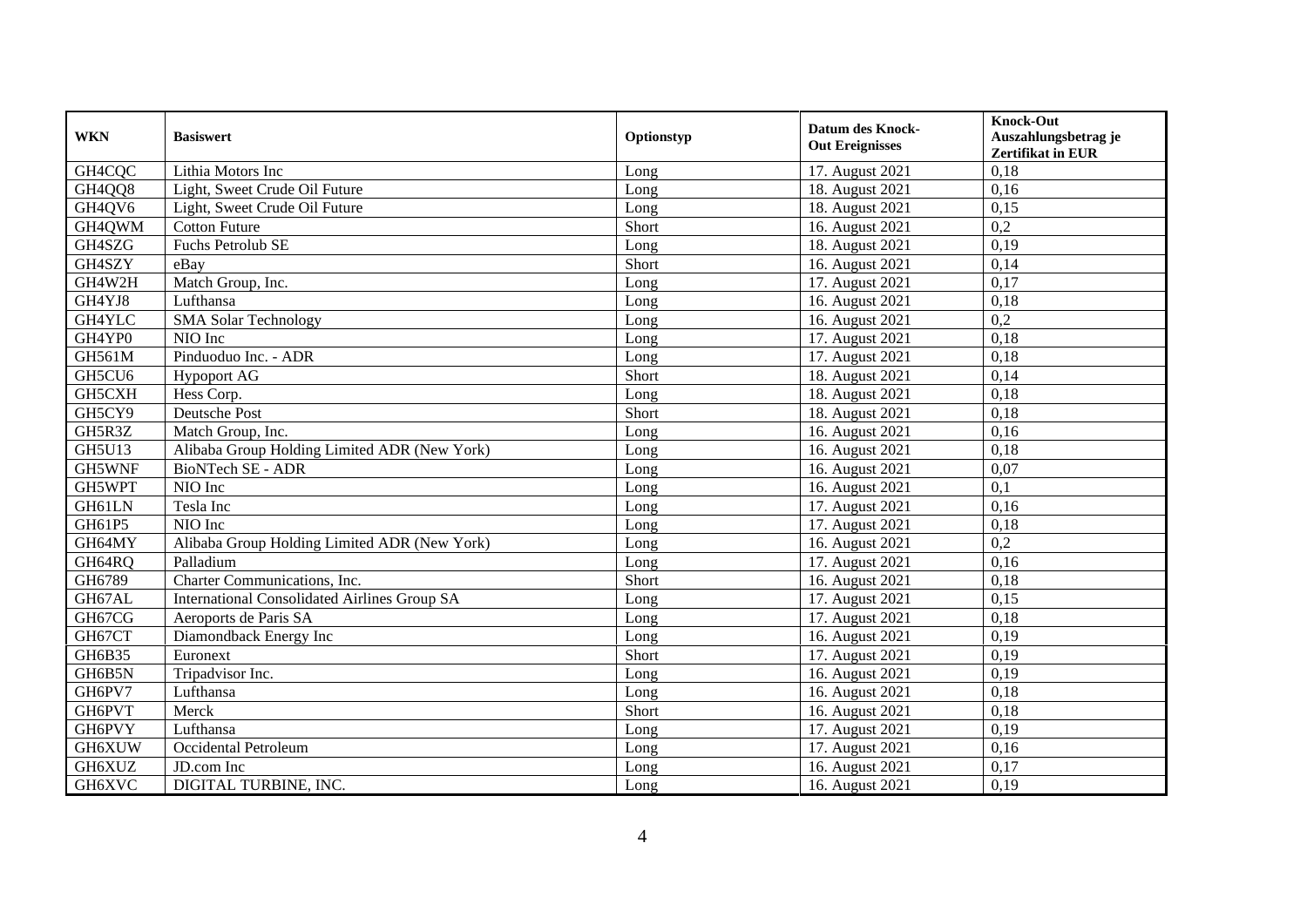| <b>WKN</b>    | <b>Basiswert</b>                             | Optionstyp | <b>Datum des Knock-</b><br><b>Out Ereignisses</b> | <b>Knock-Out</b><br>Auszahlungsbetrag je |
|---------------|----------------------------------------------|------------|---------------------------------------------------|------------------------------------------|
|               |                                              |            |                                                   | <b>Zertifikat in EUR</b>                 |
| GH6XW1        | Ford                                         | Long       | 17. August 2021                                   | 0,2                                      |
| GH6XWH        | PROTO LABS, INC                              | Long       | 17. August 2021                                   | 0,15                                     |
| <b>GH6XWN</b> | NATIONAL BEVERAGE CORP.                      | Long       | 17. August 2021                                   | 0.18                                     |
| GH74GJ        | $K+SAG$                                      | Long       | 17. August 2021                                   | 0,14                                     |
| GH79GS        | HelloFresh SE                                | Short      | 18. August 2021                                   | 0.14                                     |
| GH7ASW        | JD.com Inc                                   | Long       | 17. August 2021                                   | 0,2                                      |
| GH7AT6        | Shake Shack Inc.                             | Long       | 16. August 2021                                   | 0.15                                     |
| GH7GVY        | HelloFresh SE                                | Short      | 18. August 2021                                   | 0,15                                     |
| GH7HCZ        | <b>ICE EUA Futures</b>                       | Short      | 16. August 2021                                   | 0,18                                     |
| GH7HDQ        | <b>ICE EUA Futures</b>                       | Short      | 16. August 2021                                   | 0,17                                     |
| GH7HF4        | <b>Copper Futures</b>                        | Long       | 18. August 2021                                   | 0,17                                     |
| GH7P9X        | Palladium                                    | Long       | 17. August 2021                                   | 0,17                                     |
| GH7QCL        | <b>Sugar Future</b>                          | Short      | 18. August 2021                                   | 0,18                                     |
| GH7QST        | <b>SAP</b>                                   | Short      | 17. August 2021                                   | 0,2                                      |
| GH7ULF        | Varta AG                                     | Long       | 16. August 2021                                   | 0,16                                     |
| GH7WV9        | <b>BioNTech SE - ADR</b>                     | Long       | 16. August 2021                                   | 0,15                                     |
| GH7WVW        | BioNTech SE - ADR                            | Long       | 16. August 2021                                   | 0,07                                     |
| GH7WW0        | <b>SMA Solar Technology</b>                  | Long       | 17. August 2021                                   | 0,15                                     |
| GH7WX0        | Prosus NV                                    | Long       | 17. August 2021                                   | 0,15                                     |
| <b>GH844N</b> | Varta AG                                     | Long       | 16. August 2021                                   | 0.15                                     |
| GH8458        | <b>BioNTech SE - ADR</b>                     | Long       | 16. August 2021                                   | 0,1                                      |
| GH86GH        | <b>TUI</b>                                   | Long       | 18. August 2021                                   | 0,16                                     |
| GH8G8Z        | PROTO LABS, INC                              | Long       | 16. August 2021                                   | 0,18                                     |
| GH8GD0        | Baidu, Inc.                                  | Long       | 16. August 2021                                   | 0.19                                     |
| <b>GH8HRN</b> | Baidu, Inc.                                  | Long       | 17. August 2021                                   | 0.15                                     |
| GH8LW0        | Lufthansa                                    | Long       | 16. August 2021                                   | 0,16                                     |
| GH8LW2        | Gap                                          | Long       | 16. August 2021                                   | 0,16                                     |
| GH8LW6        | <b>BioNTech SE - ADR</b>                     | Long       | 16. August 2021                                   | 0,001                                    |
| GH8LWV        | Nordex SE                                    | Long       | 16. August 2021                                   | 0.15                                     |
| GH8LX2        | BioNTech SE - ADR                            | Long       | 16. August 2021                                   | 0,001                                    |
| GH8LXH        | JD.com Inc                                   | Long       | 17. August 2021                                   | 0,2                                      |
| GH8LY1        | <b>BioNTech SE - ADR</b>                     | Long       | 17. August 2021                                   | 0,14                                     |
| GH8LYE        | Volkswagen AG - Preferred                    | Long       | 18. August 2021                                   | 0,19                                     |
| GH8LYG        | Alibaba Group Holding Limited ADR (New York) | Long       | 17. August 2021                                   | 0,19                                     |